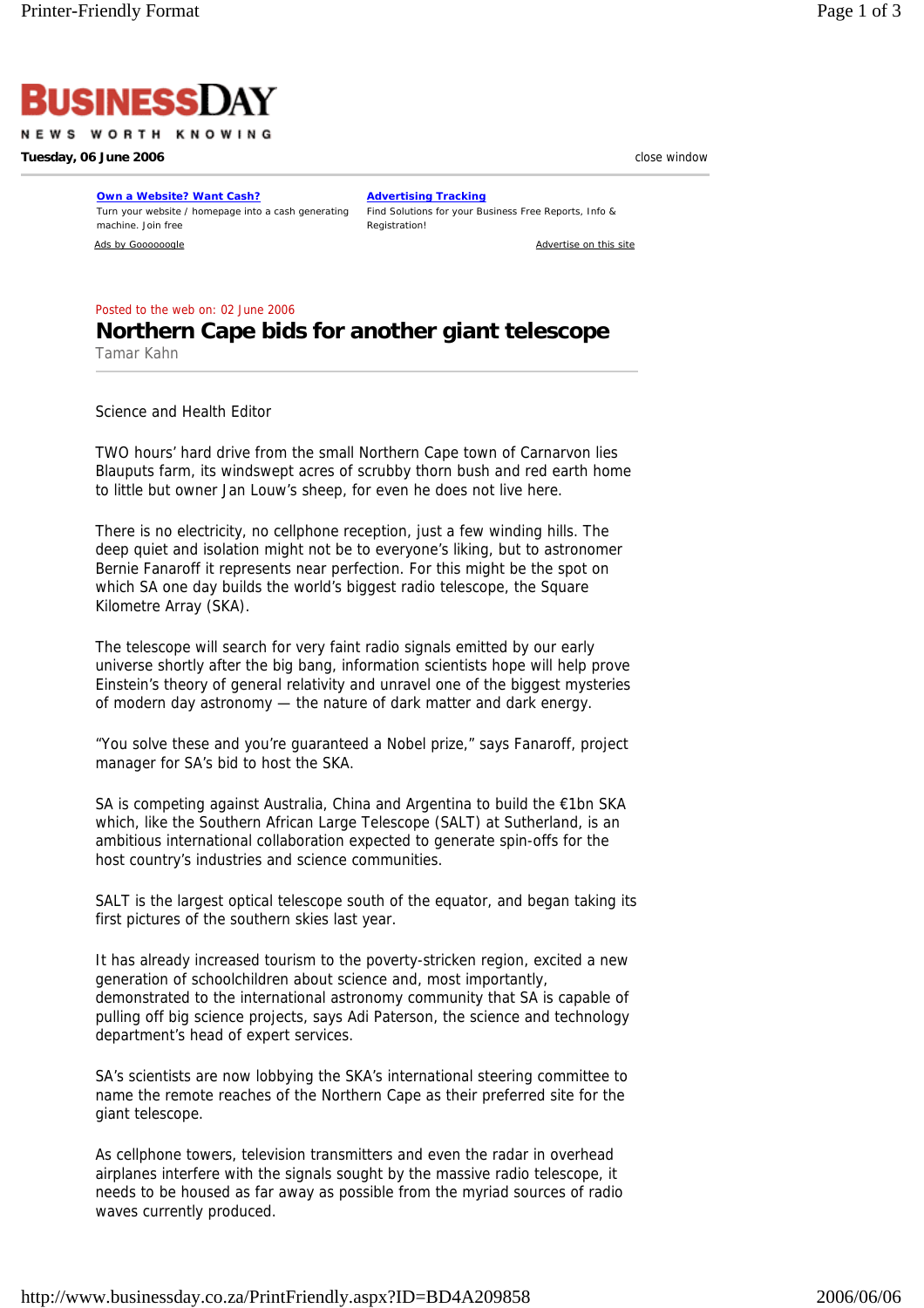Although it is impossible to find a completely radio-quiet zone in SA, Louw's farm comes pretty close, says Fanaroff, noting that the surrounding hills act as a natural shield.

Louw himself still seems a little bemused by the sudden flurry of activity on his land. "I thought it was an April Fool's joke when the scientists phoned me two years ago," he laughs

Louw, who lives a few kilometres away from Blauputs, has been a supporter of the SKA bid ever since, despite having had no previous interest in astronomy. That has eased the way for the scientists, who lease a parcel of his land for their telescope work and rent rooms in his farmhouse.

International funders are expected to make their final decision on where to locate the SKA only in 2008. At this stage it is hard to tell how SA's bid compares with those of rivals as local scientists who have seen competitors' proposals are sworn to confidentiality and decline to discuss details.

Australia probably poses the stiffest competition, as it has an established astronomy community and a potential site in the remote reaches of its western desert, says Paterson.

But SA has advantages of its own: the dry climate of the northern Karoo is ideal for astronomy; it is in the same time zone as Europe; and it is rapidly grooming a new generation of astronomers, he says. However, regulatory uncertainties may count against its bid.

Government is still consulting industry about its proposals for controlling radio interference, contained in the draft Astronomy and Geophysical Advantage Protection Bill, and the Independent Communications Authority (Icasa) has yet to agree to constrain further proliferation of cellphone masts near the proposed site.

Scientists say they do not expect opposition from Icasa, but a deal has yet to be signed.

SA's proposed design for SKA consists of a core "radio fisheye lens" of flat tiles surrounded by an array of parabolic dishes spiralling out for thousands of kilometres into Namibia, Botswana, Mozambique, Ghana, Kenya, Madagascar and Mauritius. Its 4500 dishes will have a combined collecting area of 1km², making it 100 times more sensitive than existing radio telescopes. "SKA will take scientists further back than ever before, to between 200-million and 300 million years after the big bang" says Fanaroff.

As part of its bid, SA is also planning to build the Karoo Array Telescope (KAT), a smaller radio telescope that will road-test some of the technology intended for the giant SKA, and demonstrate local capabilities. The KAT will consist of 20 dishes each 15m across, spread over 1km.

Australia is also building its own scaled-down SKA, called the Extended New Technology Demonstrator.

Government has already committed almost R300m to the KAT, and has just awarded an R8m contract to local defence firm IST to build a prototype dish. Construction on both demonstrators is due to begin in 2009.

Even if SA fails to win the SKA bid, developing the KAT will give South African scientists and industry the technological know how to participate in the final